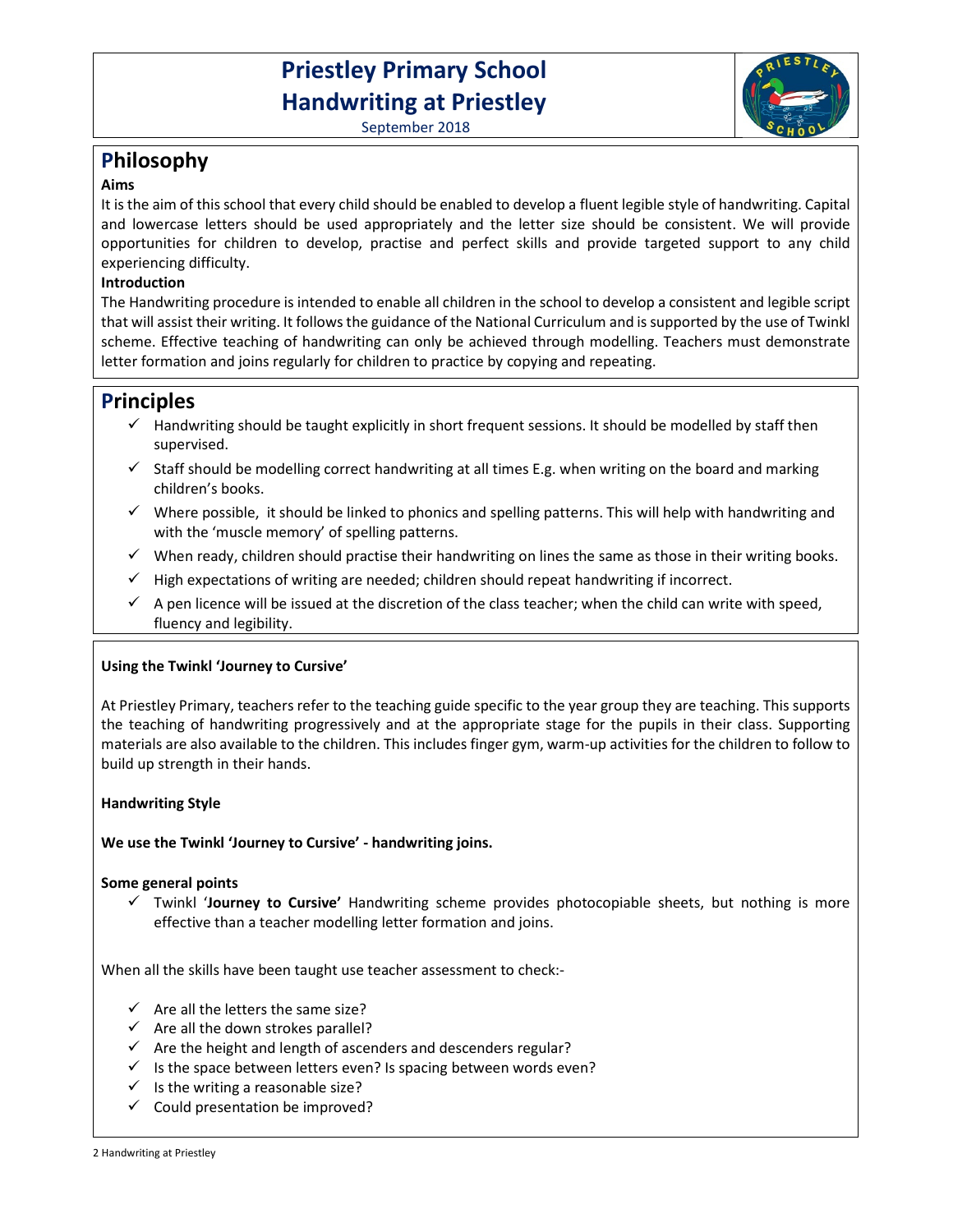#### **Teachers and Teaching Assistants should:**

- $\checkmark$  Have high expectations; valuing work that is the child's best effort and supporting when it clearly is not
- $\checkmark$  Identify left handed children and make sure they have sufficient space in which to work
- $\checkmark$  Provide appropriate paper and pencils and/or pens (i.e. all pencils must be sharp and of a reasonable length)
- $\checkmark$  Model how to hold a pencil/pen correctly
- $\checkmark$  Reinforce how to form letters, using a variety of strategies and materials
- $\checkmark$  Reinforce how to join letters correctly
- $\checkmark$  Monitor children's progress through regular assessments and observations of how letters and numbers are formed
- $\checkmark$  Implement intervention for those children not forming letters or numbers correctly
- $\checkmark$  Encourage children to assume a correct sitting position in order to write -both feet on the floor etc.
- $\checkmark$  Where necessary, group children and provide differentiated tasks; engaging whole year teams in planning and support
- $\checkmark$  Modelling good handwriting; on the board, in marking children's work, displays, use handwriting font on teaching materials where possible etc

# **Children should**:

- $\checkmark$  Take pride in their work. (All children)
- $\checkmark$  Learn to write clearly recognisable letters and form them correctly. (EYFS)
- $\checkmark$  Know which letters join to others and which do not. (KS1)
- $\checkmark$  Be able to join letters appropriately. (KS1)
- $\checkmark$  Enhance speed and fluency in order to develop a legible individual style. (KS2)
- $\checkmark$  Demonstrate correct letter formation and joins learnt in all handwriting across the curriculum. (KS1 and KS2)

#### **Getting Ready to Write**

#### **Seating and posture**

- $\checkmark$  Chair and table to be at a comfortable height
- $\checkmark$  The table should support the forearm so that it rests lightly on the surface and is parallel to the floor
- $\checkmark$  Encourage children to sit up straight and not slouch
- $\checkmark$  The height of the chairs should be such that the thighs are horizontal and feet flat on the floor.
- $\checkmark$  Tables should be free of clutter
- $\checkmark$  Rooms should be well lit
- $\checkmark$  Left handed pupils should sit on the left of their partners.

#### **Pencil grip.**

Children should write with a pencil (or a pen when appropriate) with a rounded nib. Pencils should be reasonably sharp. A tripod grip is the most efficient way of holding a pencil.

#### **For right handers**

Hold pencil lightly between thumb and forefinger 3 cm away from the point. The paper should be placed to the right slightly tilted to the left. Use the left hand to steady the paper.

#### **For left handers**

Hold the pencil lightly between the thumb and forefinger, resting on the first knuckle of the middle finger; hold about 3 cm from the tip. The hand should be kept below the writing line. The paper should be tilted slightly to the right at about 20/30 degrees. Use the right hand to steady the paper.

NB It is very important that a right-handed child is not seated on the left hand side of a left handed child as their elbows will collide.

#### **Links to Spelling**

Linking handwriting with spelling is one of the most powerful ways of developing the visual memory. Handwriting should be practised using letters, blends, strings or digraphs so that patterns are internalised.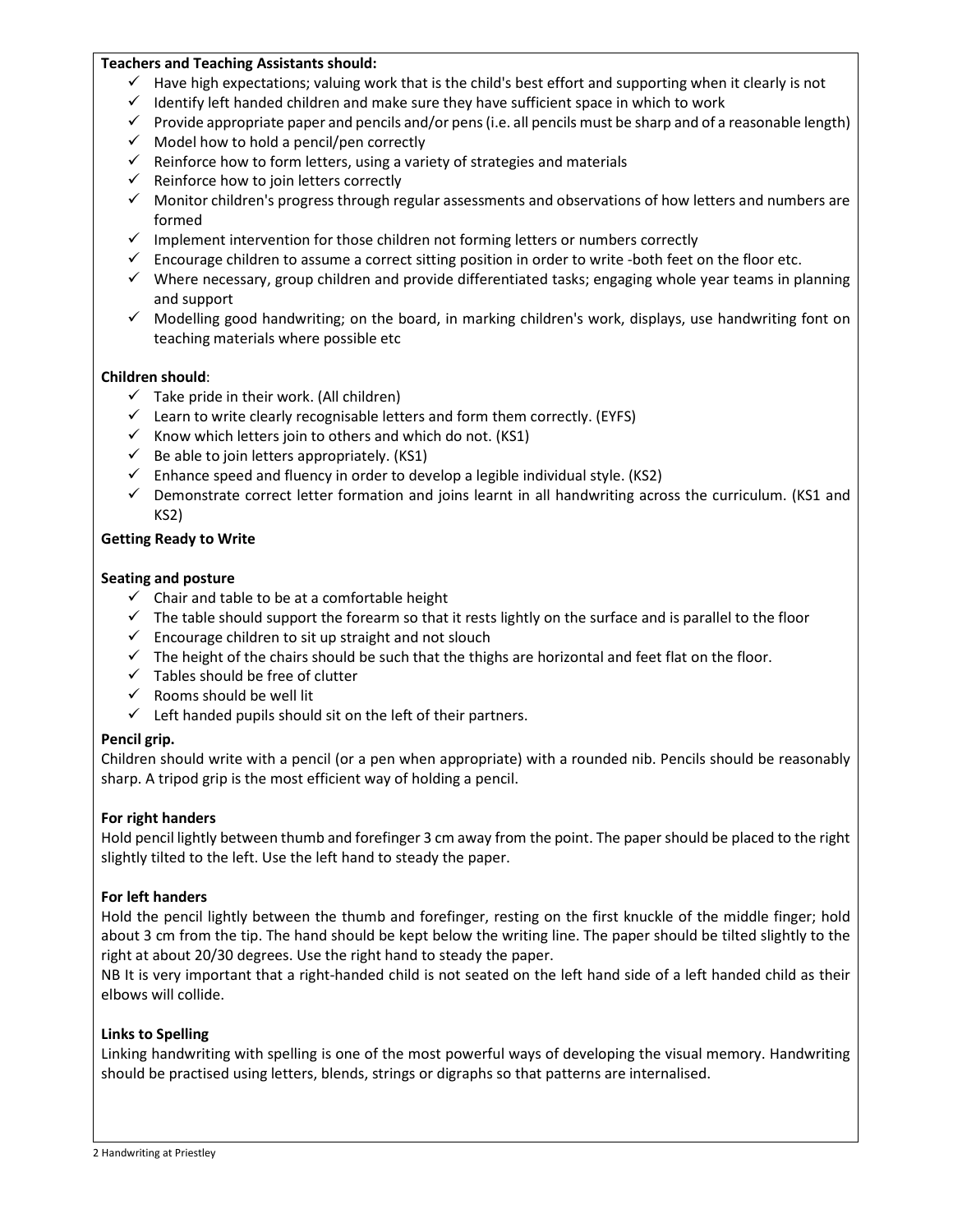The Twinkl 'Journey to Cursive' programme focuses on the two main basic joins included within the 2014 National Curriculum: diagonal joins and horizontal joins.

| Diagonal joins<br>(the most common<br>letter join - formed<br>from the baseline) | used to<br>join:<br>a, b, c, $\vert$<br>d, e, h, i,<br>k, I, m,<br>n, p, s, t,<br>u, z | to these letters:<br>b, e, f, h, i, j, k, l, m, n,<br>p, r, t, u, v, w, x, y, z | and to these tricky letters (where the letter is<br>formed in an anticlockwise movement):<br>a, c, d, g, o, q, s |
|----------------------------------------------------------------------------------|----------------------------------------------------------------------------------------|---------------------------------------------------------------------------------|------------------------------------------------------------------------------------------------------------------|
| <b>Horizontal joins</b><br>(formed from the top of the<br>letter)                | used to<br>join:<br>0, r, v, w                                                         | to these letters:<br>b, e, f, h, i, j, k, l, m, n,<br>p, r, t, u, v, w, x, y, z | and to these tricky letters (where the letter is<br>formed in an anticlockwise movement):<br>a, c, d, g, o, q, s |
| <b>Unjoined letters</b><br>(where no onward<br>join is needed)                   | f, g, j, q, x, y                                                                       |                                                                                 |                                                                                                                  |

# **Progression of skills & expectations**

# **Handwriting in the EYFS:**

Good handwriting relies on secure motor control and hand-eye coordination. Children in EYFS should learn handwriting through movement, play and opportunities to use their fingers and hands.

# **Children will:**

- $\checkmark$  Draw lines and shapes.
- $\checkmark$  Manipulate objects with control eg: play-dough.
- $\checkmark$  Re-trace lines with control.
- $\checkmark$  Engage in activities requiring hand-eye coordination.
- $\checkmark$  Use one handed tools and equipment.
- $\checkmark$  Develop their fine motor skills through activities such as cutting and Finger Gym.
- $\checkmark$  Develop their gross motor skills through large scale movements, including climbing etc.

#### **Children should be taught:**

- $\checkmark$  Pre-writing stage; mark making.
- $\checkmark$  Using a range of writing tools such as chalk, pencils, paint, crayons.
- $\checkmark$  Sit correctly at a table.
- $\checkmark$  To form lower case letters in the correct direction, starting and finishing in the right place.
- $\checkmark$  Word formation based on word groups.
- $\checkmark$  Holding a pencil comfortably and correctly

#### **Priestley Primary School Handwriting Progression through the school**

# **EYFS**

- $\checkmark$  Sit correctly at a table, holding a pencil comfortably and correctly
- $\checkmark$  Holds pencil between thumb and two fingers, no longer using whole-hand grasp.
- $\checkmark$  Holds pencil near point between first two fingers and thumb and uses it with good control.
- $\checkmark$  Can copy some letters, e.g. letters from their name.
- $\checkmark$  Shows a preference for a dominant hand.
- $\checkmark$  Begins to use anticlockwise movement and retrace vertical lines.
- $\checkmark$  Begins to form recognisable letters.
- $\checkmark$  Uses a pencil and holds it effectively to form recognisable letters, most of which are correctly formed.
- $\checkmark$  Begin to form lower-case letters in the correct direction, starting and finishing in the right place
- $\checkmark$  Begin to form capital letters in the correct direction, starting and finishing in the right place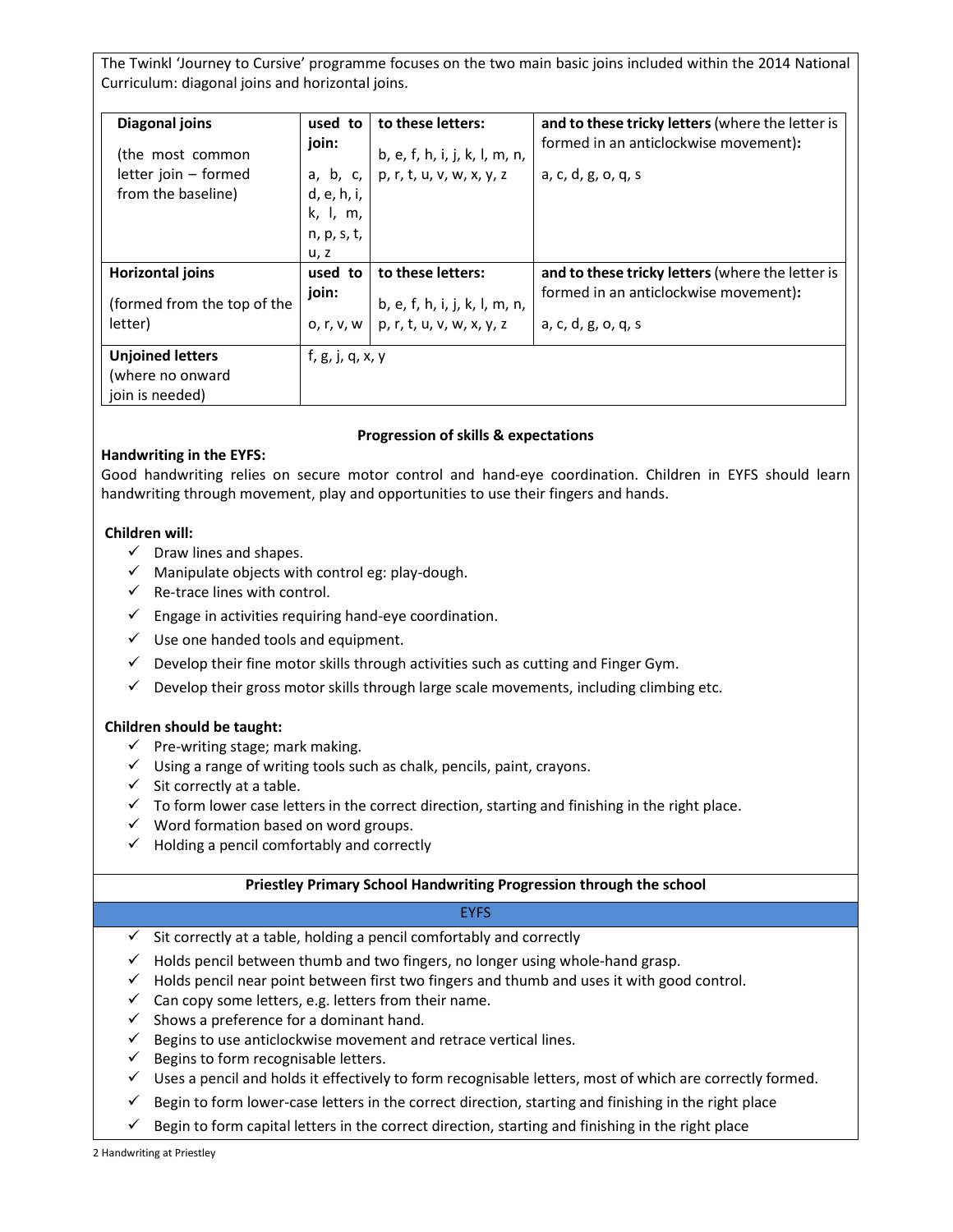|                                                                                                                  | <b>Early Learning Goal</b>                                                                                                                              |  |  |  |  |
|------------------------------------------------------------------------------------------------------------------|---------------------------------------------------------------------------------------------------------------------------------------------------------|--|--|--|--|
|                                                                                                                  | Children show good control and co-ordination in large and small movements. They move confidently in a range of                                          |  |  |  |  |
|                                                                                                                  | ways, safely negotiating space. They handle equipment and tools effectively, including pencils for writing.                                             |  |  |  |  |
|                                                                                                                  | Year 1                                                                                                                                                  |  |  |  |  |
|                                                                                                                  | Pupils' writing during year 1 will generally develop at a slower pace than their reading. This is because they need                                     |  |  |  |  |
|                                                                                                                  |                                                                                                                                                         |  |  |  |  |
|                                                                                                                  | to encode the sounds they hear in words (spelling skills), develop the physical skill needed for handwriting, and                                       |  |  |  |  |
|                                                                                                                  | learn how to organise their ideas in writing                                                                                                            |  |  |  |  |
| Continue to develop the right posture in order to write correctly.<br>✓                                          |                                                                                                                                                         |  |  |  |  |
|                                                                                                                  | Continue to form lower case letters and capital letters in the correct direction, starting and finishing in                                             |  |  |  |  |
|                                                                                                                  | the right place.                                                                                                                                        |  |  |  |  |
| Form lower case letters to the correct size relative to one another<br>✓                                         |                                                                                                                                                         |  |  |  |  |
| $\checkmark$ Understand which letters belong to which handwriting groups eg: the letter 'a' belongs to the curly |                                                                                                                                                         |  |  |  |  |
| caterpillar group.                                                                                               |                                                                                                                                                         |  |  |  |  |
| ✓                                                                                                                | Understand which letters belong to which handwriting 'families' and to practise these.                                                                  |  |  |  |  |
|                                                                                                                  | $\checkmark$ Understand which letters have an ascender and which letters have a descender                                                               |  |  |  |  |
| ✓                                                                                                                | Make links with spelling and phonics.                                                                                                                   |  |  |  |  |
| ✓                                                                                                                | Start using horizontal and diagonal strokes to join letters.                                                                                            |  |  |  |  |
| ✓                                                                                                                | Write capital letters of the correct size, orientation and relationship to one another and to lower case.                                               |  |  |  |  |
| ✓                                                                                                                | Use spacing between words that reflect the size of the letters.                                                                                         |  |  |  |  |
| ✓                                                                                                                | Understand the vocabulary related to handwriting E.g: entry, exit points, horizontal and diagonal strokes,                                              |  |  |  |  |
|                                                                                                                  | ascenders, descenders, lower case and upper case.                                                                                                       |  |  |  |  |
|                                                                                                                  | $\checkmark$ Children to regularly practise their handwriting in a tracked book. All writing books will have the                                        |  |  |  |  |
|                                                                                                                  | tracked lines.                                                                                                                                          |  |  |  |  |
|                                                                                                                  | $\checkmark$ Form digits 0-9                                                                                                                            |  |  |  |  |
|                                                                                                                  | Year <sub>2</sub>                                                                                                                                       |  |  |  |  |
|                                                                                                                  | In writing, pupils at the beginning of year 2  should be able to form individual letters correctly, so establishing                                     |  |  |  |  |
|                                                                                                                  | good handwriting habits from the beginning                                                                                                              |  |  |  |  |
| ✓                                                                                                                | Form lower-case letters of the correct size relative to one another                                                                                     |  |  |  |  |
| ✓                                                                                                                | Start using some of the diagonal and horizontal strokes needed to join letters and understand which                                                     |  |  |  |  |
|                                                                                                                  | letters, when adjacent to one another, are best left un-joined                                                                                          |  |  |  |  |
|                                                                                                                  |                                                                                                                                                         |  |  |  |  |
|                                                                                                                  | $\checkmark$ Continue to write capital letters and digits of the correct size, orientation and relationship to one another<br>and to lower case letters |  |  |  |  |
| ✓                                                                                                                | Use spacing between words that reflects the size of the letters.                                                                                        |  |  |  |  |
| $\checkmark$                                                                                                     | Children to continue to regularly practise their handwriting in a tracked book until ready to use a non-                                                |  |  |  |  |
|                                                                                                                  | tracked book.                                                                                                                                           |  |  |  |  |
| $\checkmark$                                                                                                     | Use horizontal and diagonal strokes to join letters and understand which letters are best left un-joined.                                               |  |  |  |  |
|                                                                                                                  |                                                                                                                                                         |  |  |  |  |
|                                                                                                                  | Continue to understand which letters have an ascender and which letters have a descender.                                                               |  |  |  |  |
| ✓                                                                                                                | Write capital letters of the correct size, orientation and relationship to one another and to lower case.                                               |  |  |  |  |
| ✓                                                                                                                | Use spacing between words that reflect the size of the letters.                                                                                         |  |  |  |  |
| ✓                                                                                                                | Continue to develop the right posture in order to write correctly.                                                                                      |  |  |  |  |
|                                                                                                                  | Year <sub>3</sub>                                                                                                                                       |  |  |  |  |
|                                                                                                                  | Joined handwriting should be the norm; pupils should be able to use it fast enough to keep pace with what they                                          |  |  |  |  |
|                                                                                                                  | want to say                                                                                                                                             |  |  |  |  |
| ✓                                                                                                                |                                                                                                                                                         |  |  |  |  |
|                                                                                                                  | Use the diagonal and horizontal strokes that are needed to join letters and understand which letters,                                                   |  |  |  |  |
|                                                                                                                  | when adjacent to one another, are best left un-joined                                                                                                   |  |  |  |  |
| ✓                                                                                                                | Increase the legibility, consistency and quality of their handwriting [for example, by ensuring that the                                                |  |  |  |  |
|                                                                                                                  | downstrokes of letters are parallel; that lines of writing are spaced sufficiently so that the ascenders and                                            |  |  |  |  |
|                                                                                                                  | descenders of letters do not touch]. Use horizontal and diagonal strokes to join letters and understand                                                 |  |  |  |  |
|                                                                                                                  | which letters are best left un-joined.                                                                                                                  |  |  |  |  |
| ✓                                                                                                                | Increase the legibility, consistency and quality of their handwriting.                                                                                  |  |  |  |  |
| ✓                                                                                                                | Lines of writing are spaced sufficiently.                                                                                                               |  |  |  |  |
| ✓                                                                                                                | To develop the right posture in order to write correctly.                                                                                               |  |  |  |  |
| ✓                                                                                                                | Children progress to practising their handwriting in a book with lines that are in their writing books.                                                 |  |  |  |  |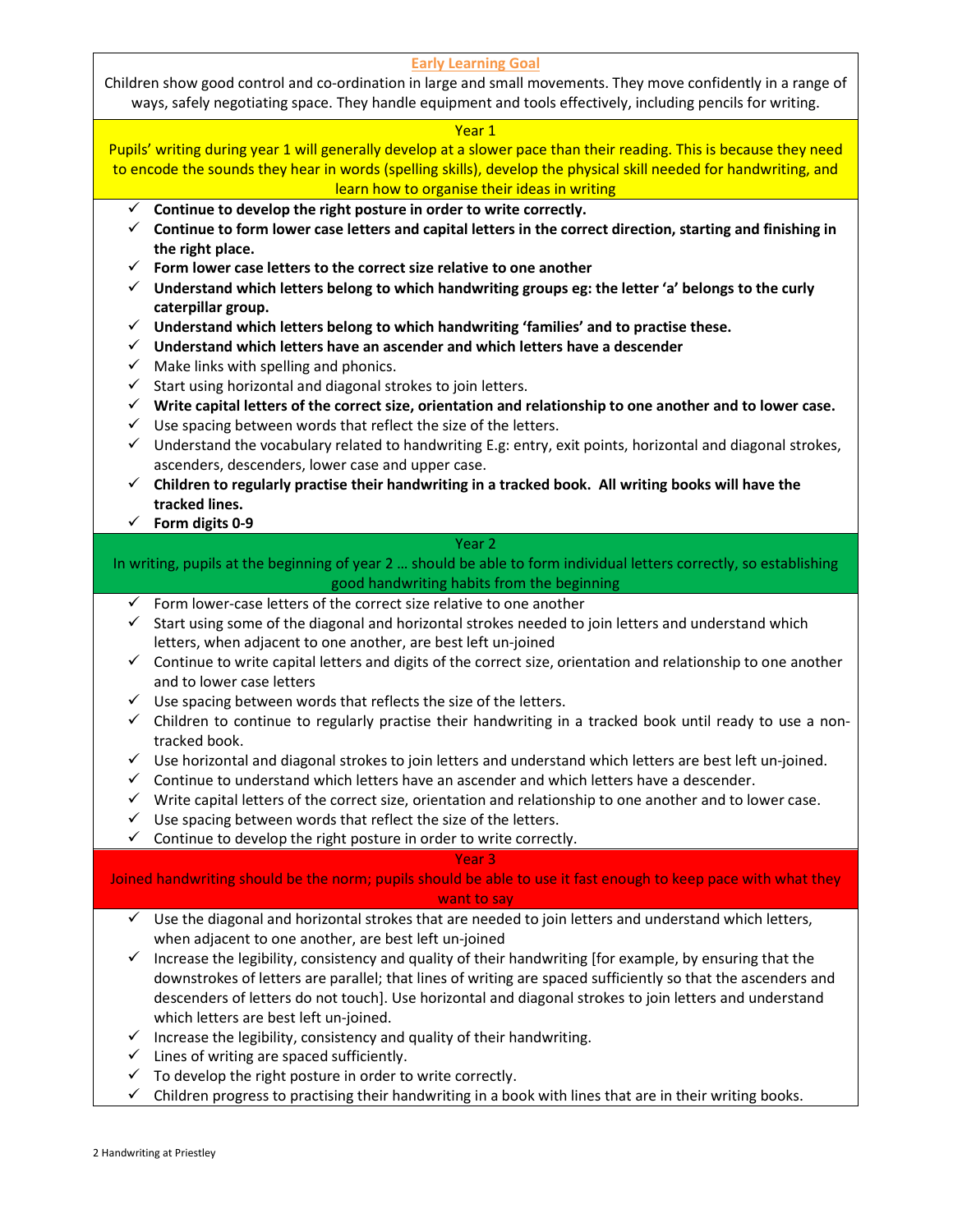Children aim to gain a pen licence for correct formation, fluidity and correct joins. (The giving of a pen licence will be at the class teacher's discretion and children will then be able to use these for their handwriting practice).

Year 4 Joined handwriting should be the norm; pupils should be able to use it fast enough to keep pace with what they want to say  $\checkmark$  Use the diagonal and horizontal strokes that are needed to join letters and understand which letters, when adjacent to one another, are best left un-joined  $\checkmark$  Increase the legibility, consistency and quality of their handwriting [for example, by ensuring that the downstrokes of letters are parallel and equidistant; that lines of writing are spaced sufficiently so that the ascenders and descenders of letters do not touch]. Use horizontal and diagonal strokes to join letters and understand which letters are best left un-joined.  $\checkmark$  Increase the legibility, consistency and quality of their handwriting.  $\checkmark$  Lines of writing are spaced sufficiently.  $\checkmark$  To develop the right posture in order to write correctly.  $\checkmark$  Children progress to practising their handwriting in a book with lines that are in their writing books.  $\checkmark$  Children aim to gain a pen licence for correct formation, fluidity and correct joins. (The award of a pen licence will be at the class teacher's discretion and children will then be able to use these for their handwriting practice). Year 5 Write legibly, fluently and with increasing speed by:  $\checkmark$  Choosing which shape of a letter to use when given choices and deciding whether or not to join specific letters  $\checkmark$  Choosing the writing implement that is best suited for a task Year 6 Write legibly, fluently and with increasing speed by:  $\checkmark$  Choosing which shape of a letter to use when given choices and deciding whether or not to join specific letters  $\checkmark$  Choosing the writing implement that is best suited for a task **Supporting Individual Children**  Left-handed children should sit to the left of right handed children to avoid their arms bumping each other. Lefthanded children should sit with their body and paper at a slant to the right. This enables them to see their pencil tip, prevents children smudging their work with their writing hand and allows the pencil to move more freely. Some children may also need to use different tools to support their handwriting development, for example; pencil grips, a sloping surface or a thick triangular pencil. If children require intervention, KS1 children will receive a Fine Motor Skills intervention and KS2 will carry out their handwriting joins on more occasions in the week; supported with prompts. SEN children will move through each stage at the time that is right for them but should still be exposed to their age appropriate phase. The overall idea of each new letter formation and relevant task is for **everyone** to learn. Policy written- September 2018 Date to be reviewed- 2021